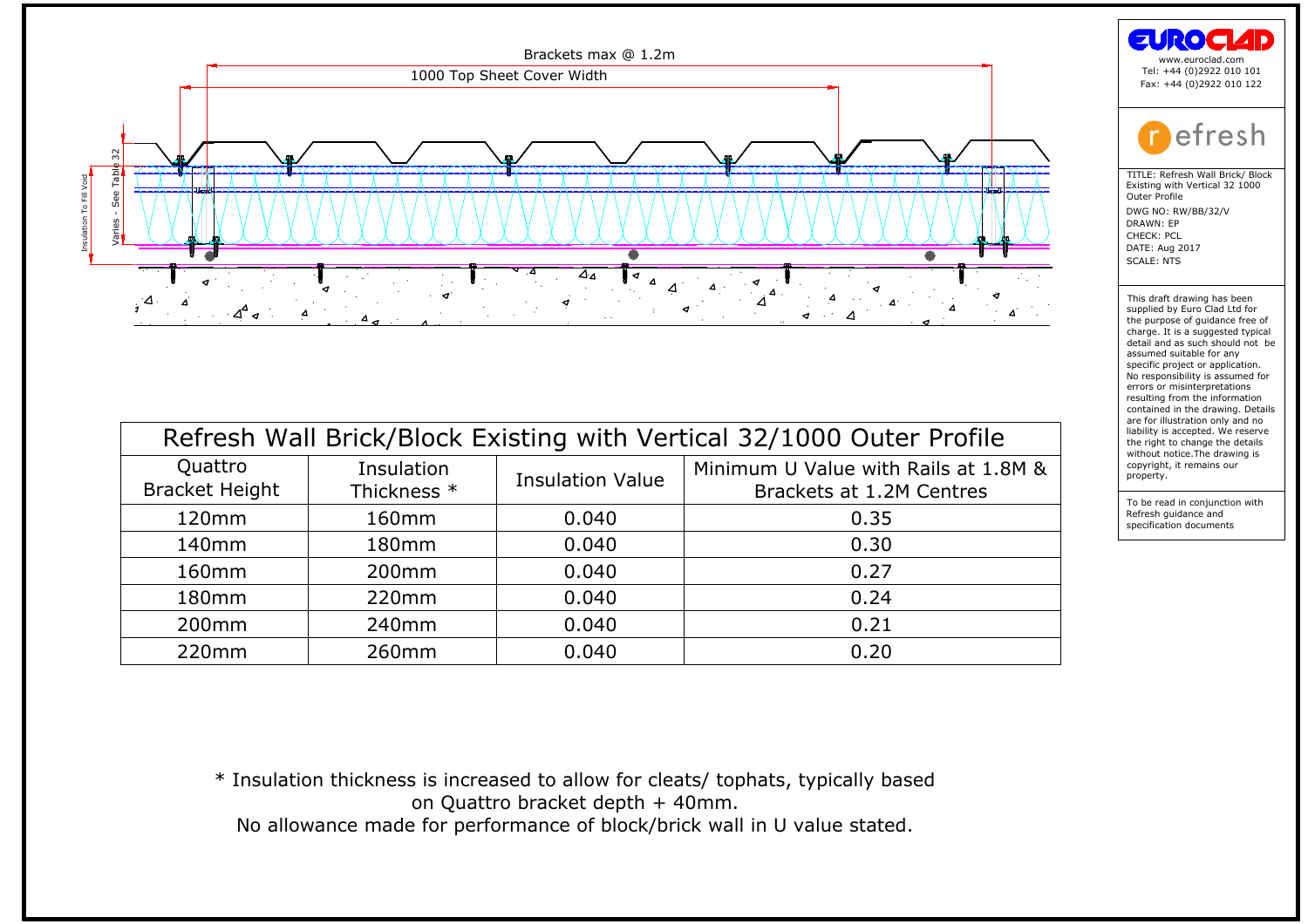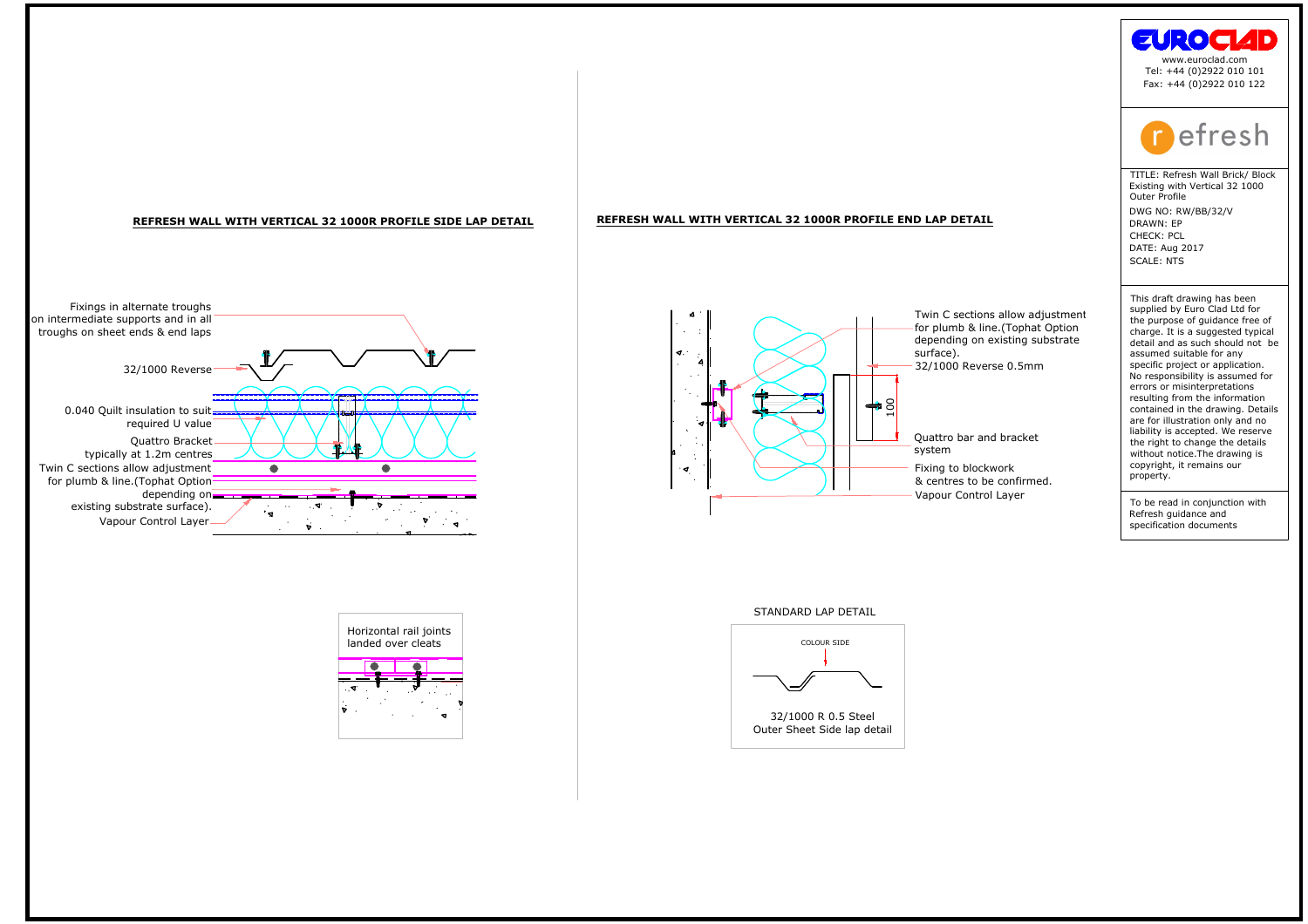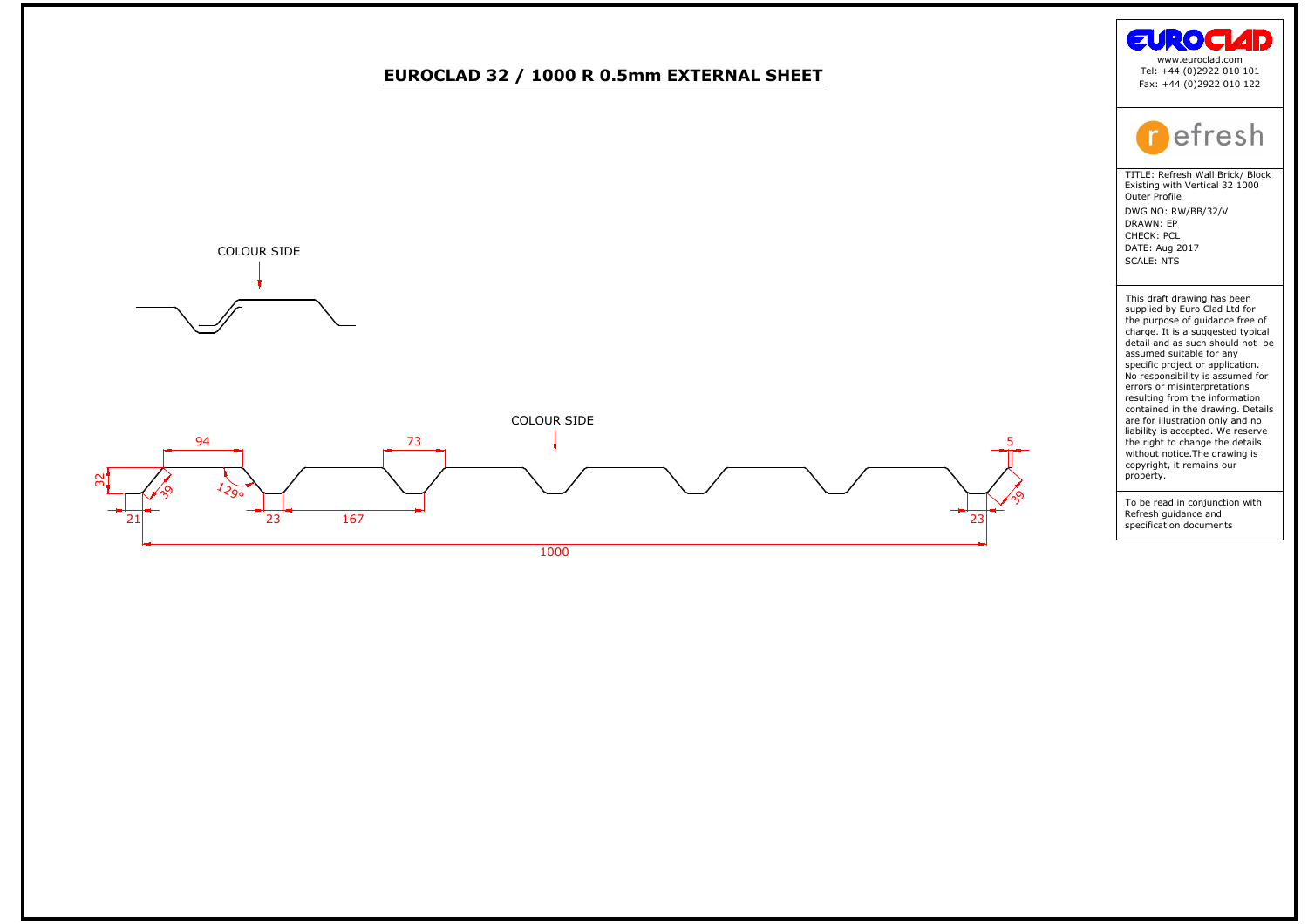





the purpose of guidance free compare of guidance free charge. It is a suggested typic<br>detail and as such should not<br>assumed suitable for any<br>conjunction project or application.<br>No responsibility is assumed ferrors or misin charge: it is a suggested<br>detail and as such shassumed suitable for<br>assumed suitable for applications of a proportion of<br>No responsibility is assementing from the infinance of<br>and the different and the draw without notice.